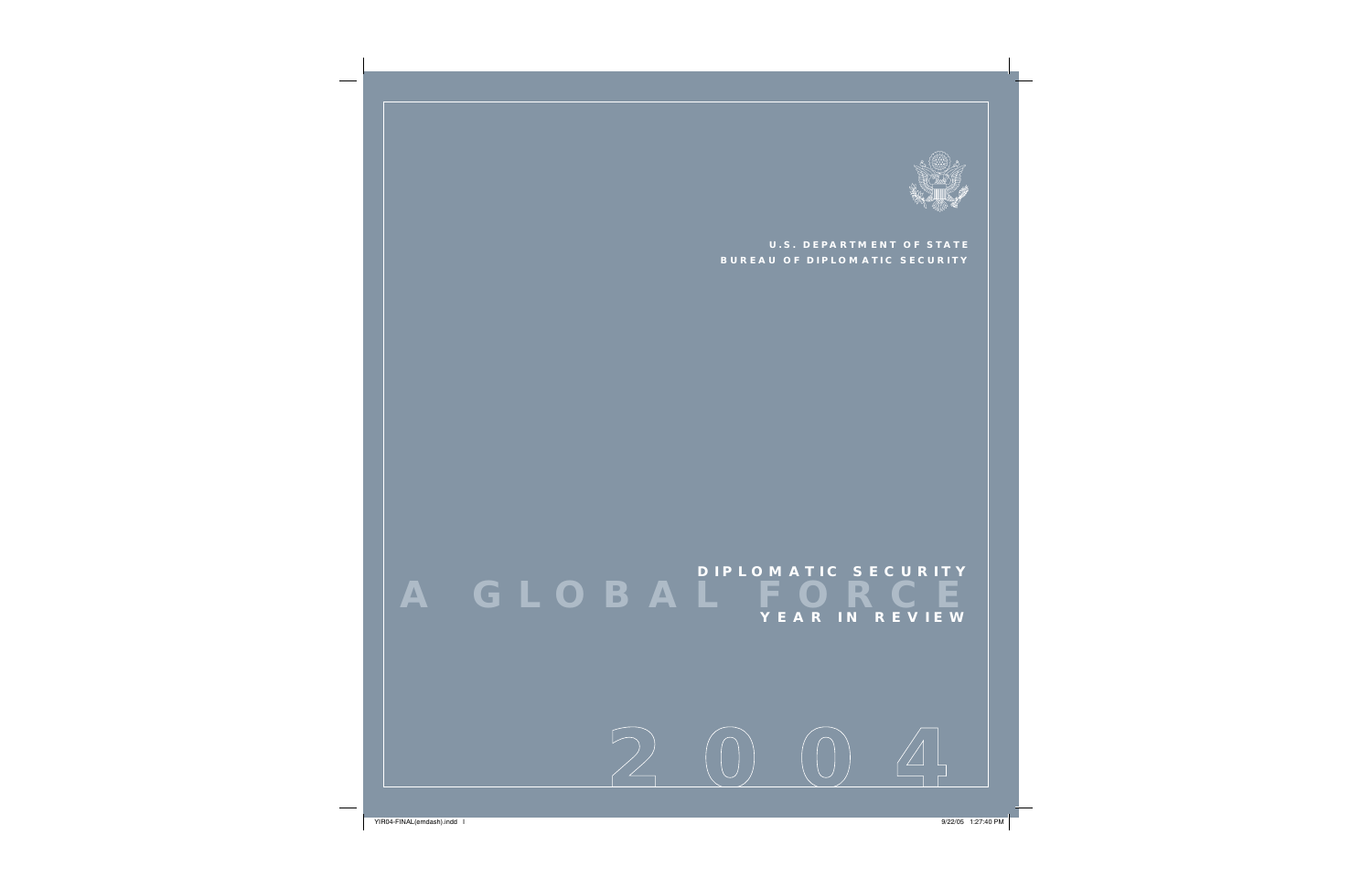### **U.S. DEPARTMENT OF STATE BUREAU OF DIPLOMATIC SECURITY**





# **A G L O BAL F O R C E Y E A R I N R E V I E W DIPLOMATIC SECURITY**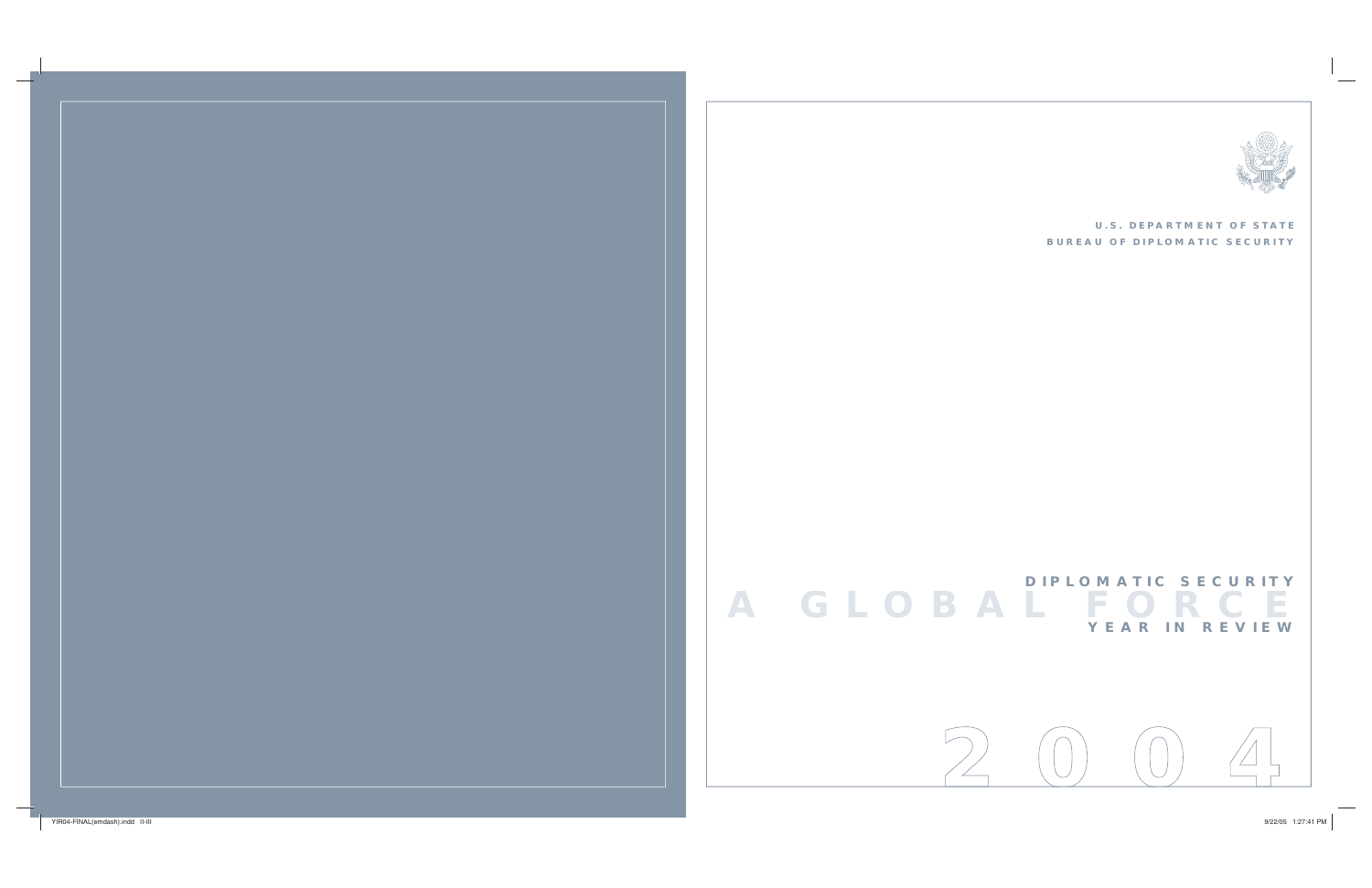| з   | A Global Force Against Terror                                                  |                                                                                                                                                   |
|-----|--------------------------------------------------------------------------------|---------------------------------------------------------------------------------------------------------------------------------------------------|
| 4   |                                                                                | 20                                                                                                                                                |
|     | <b>Antiterrorism Assistance Training</b>                                       | 21                                                                                                                                                |
|     | <b>Overseas Security Advisory Council</b>                                      | 22                                                                                                                                                |
| 14  | <b>Weapons of</b>                                                              |                                                                                                                                                   |
| 14  |                                                                                | 22                                                                                                                                                |
| 15. |                                                                                |                                                                                                                                                   |
| 15  |                                                                                |                                                                                                                                                   |
| 16  | <b>Diplomatic Courier Service</b>                                              | 23                                                                                                                                                |
| 16  | <b>Remote Monitoring of Embassies</b>                                          | 23                                                                                                                                                |
|     | <b>Embassy Security Upgrades,</b><br><b>Technical Surveillance Inspections</b> | 24                                                                                                                                                |
|     | <b>Defensive Equipment</b>                                                     | 24                                                                                                                                                |
| 17  |                                                                                |                                                                                                                                                   |
| 17  | <b>Security Conference</b>                                                     | 25                                                                                                                                                |
|     | <b>Security Infrastructure</b>                                                 |                                                                                                                                                   |
| 18. | <b>Security Clearances</b>                                                     | 25                                                                                                                                                |
| 18  | <b>Computer Security</b>                                                       | 25                                                                                                                                                |
| 18  |                                                                                |                                                                                                                                                   |
| 19  | <b>Foreign Missions</b>                                                        |                                                                                                                                                   |
| 19  | <b>Office of Foreign Missions</b>                                              | 26                                                                                                                                                |
| 19  |                                                                                |                                                                                                                                                   |
| 20  | <b>Resource Management</b>                                                     |                                                                                                                                                   |
|     | <b>Hiring Extravaganza</b>                                                     | 26                                                                                                                                                |
|     | <b>Protection in the United States</b>                                         | <b>Rewards For Justice</b><br><b>Mass Destruction Program</b><br><b>Countermeasures</b><br>and Armored Vehicles<br><b>International Technical</b> |

 $\sim$  ,  $\sim$  ,  $\sim$  ,  $\sim$  ,  $\sim$ Awa

A C **In R** 

| <b>Hiring Extravaganza</b>             | 26   |
|----------------------------------------|------|
| <b>Worldwide Management Conference</b> | - 27 |
|                                        |      |

| <i>r</i> ards           | 27 |
|-------------------------|----|
| <b>Critical Mission</b> | 29 |
| Remembrance             | 30 |

### **Bureau of Diplomatic Security Year In Review 2004 Table Of Contents**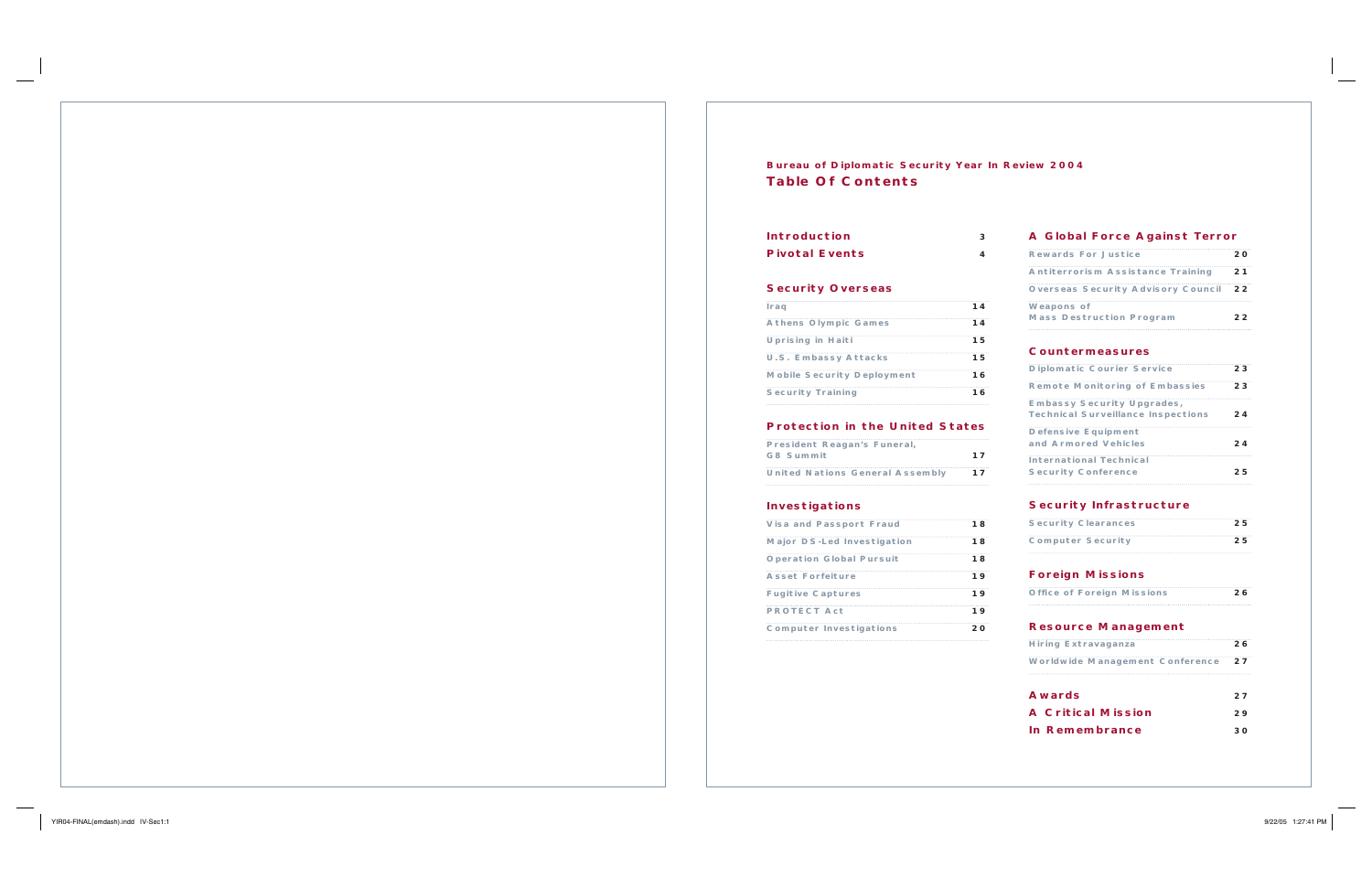# Key Players on the Worldwide Stage...

**The year 2004 marked a new beginning for the Bureau of Diplomatic Security (DS) as then-Secretary of State Colin Powell officially opened the new DS headquarters building in Rosslyn, Virginia, in February. With the new beginning came new initiatives, new energy,**  as well as more of the same outstanding performance for which DS is renowned. **As the events and accomplishments in this report prove, the men and women of DS do what it takes every day to ensure the United States can conduct diplomacy safely and securely around the world—often risking the ir own l ives in the process. Last year, 12 DS emp lo y <sup>e</sup> es and contractors mad <sup>e</sup> the ultimate sacrifice: they lost their lives while working to achieve the mission of the U.S. Department of State.**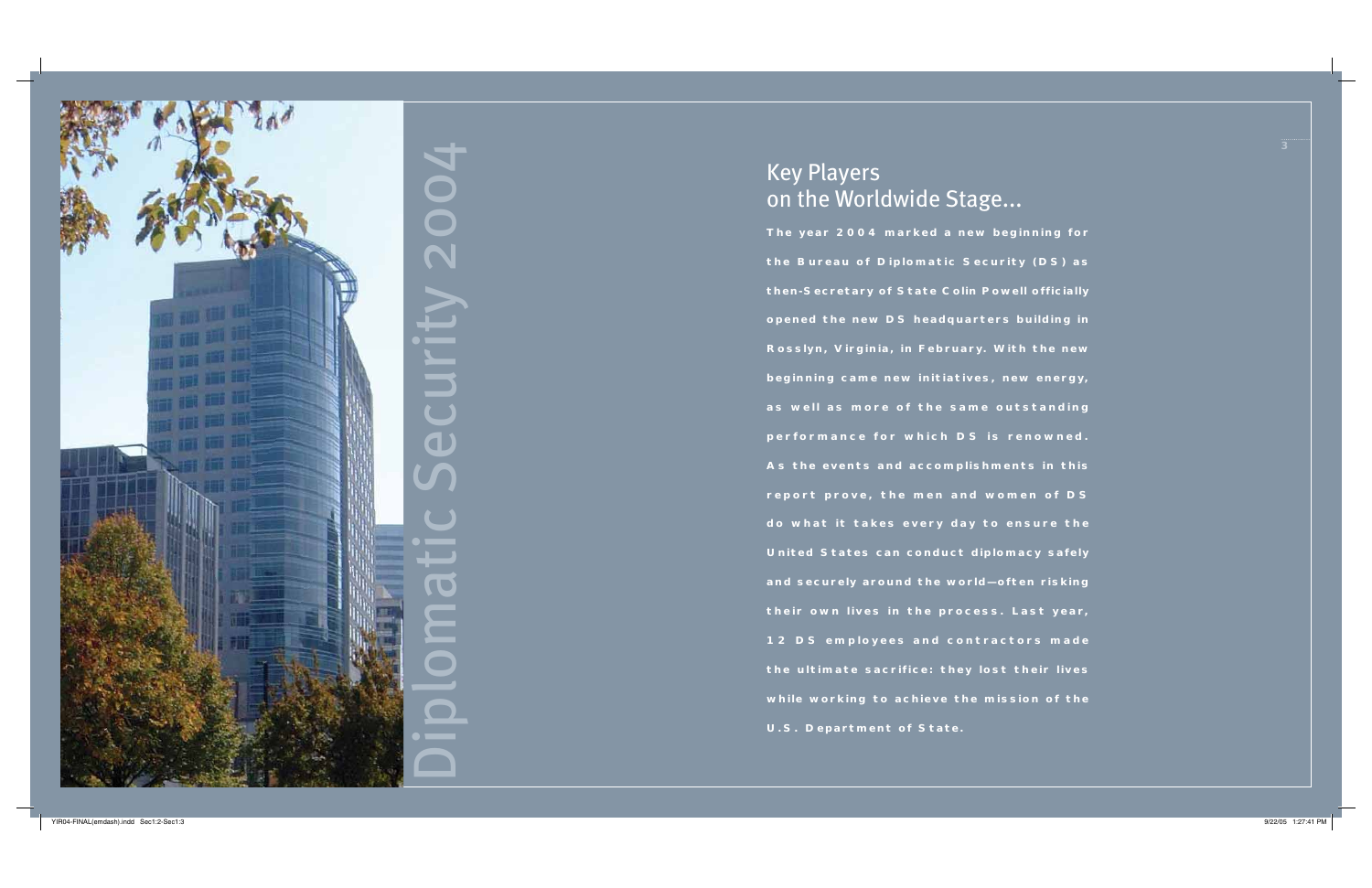Baghdad, Iraq<br>
Dis leads U.S. embassy security<br>
operations in Baghdad, Iraq,<br>
the most dangerous and one<br>
of the largest U.S. diplomatic<br>
operations in the world. At right,<br>
the Stars and Stripes is raised at<br>
the embassy

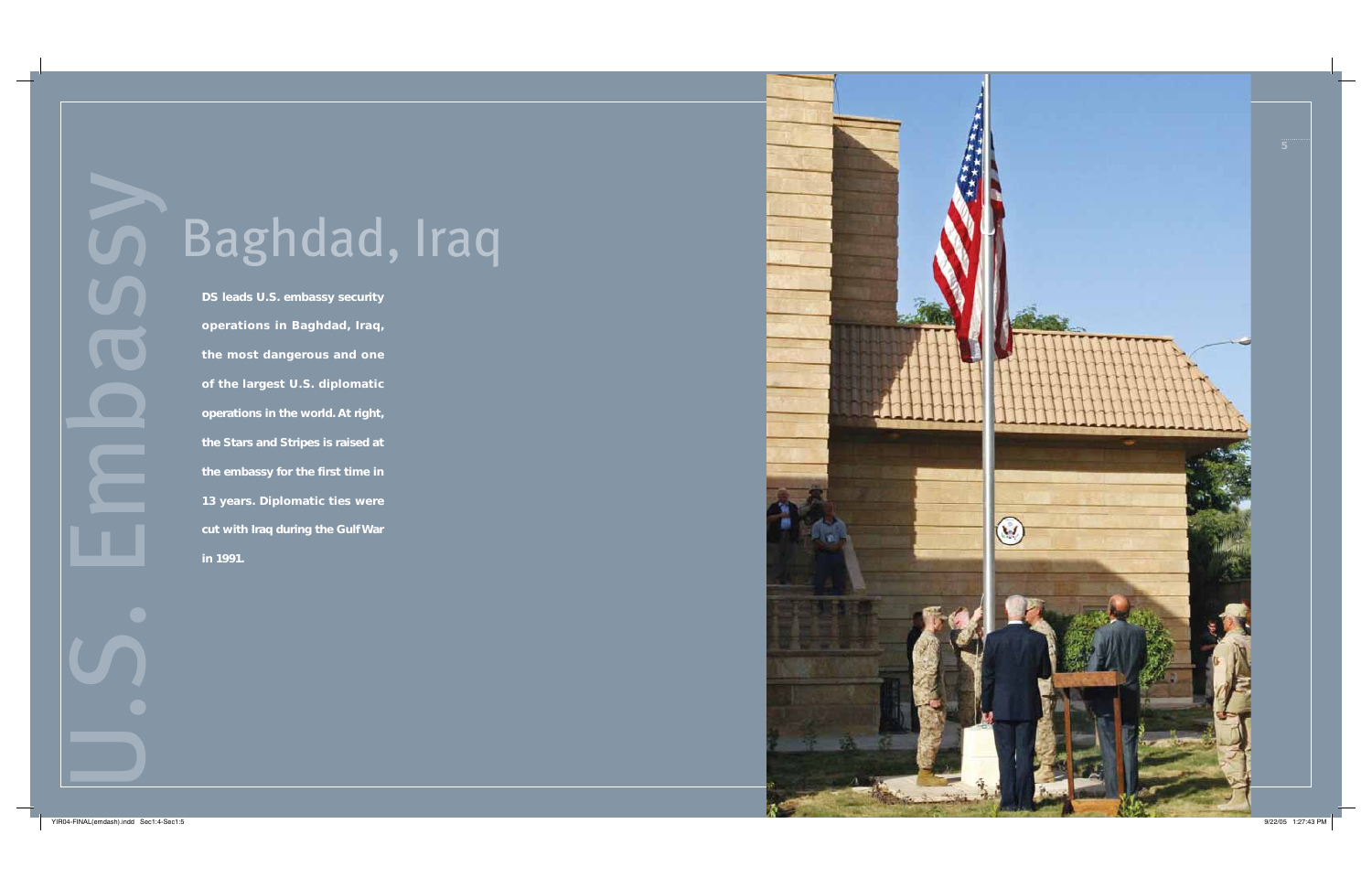

**DS special agents provided**  simultaneous protective **teams for foreign ministers and senior foreign officials who attended the G8 summit in Sea Island, Georgia, in June. DS special agents managed 123 protective teams in 2004 for cabinet-level foreign dignitaries in the United States.**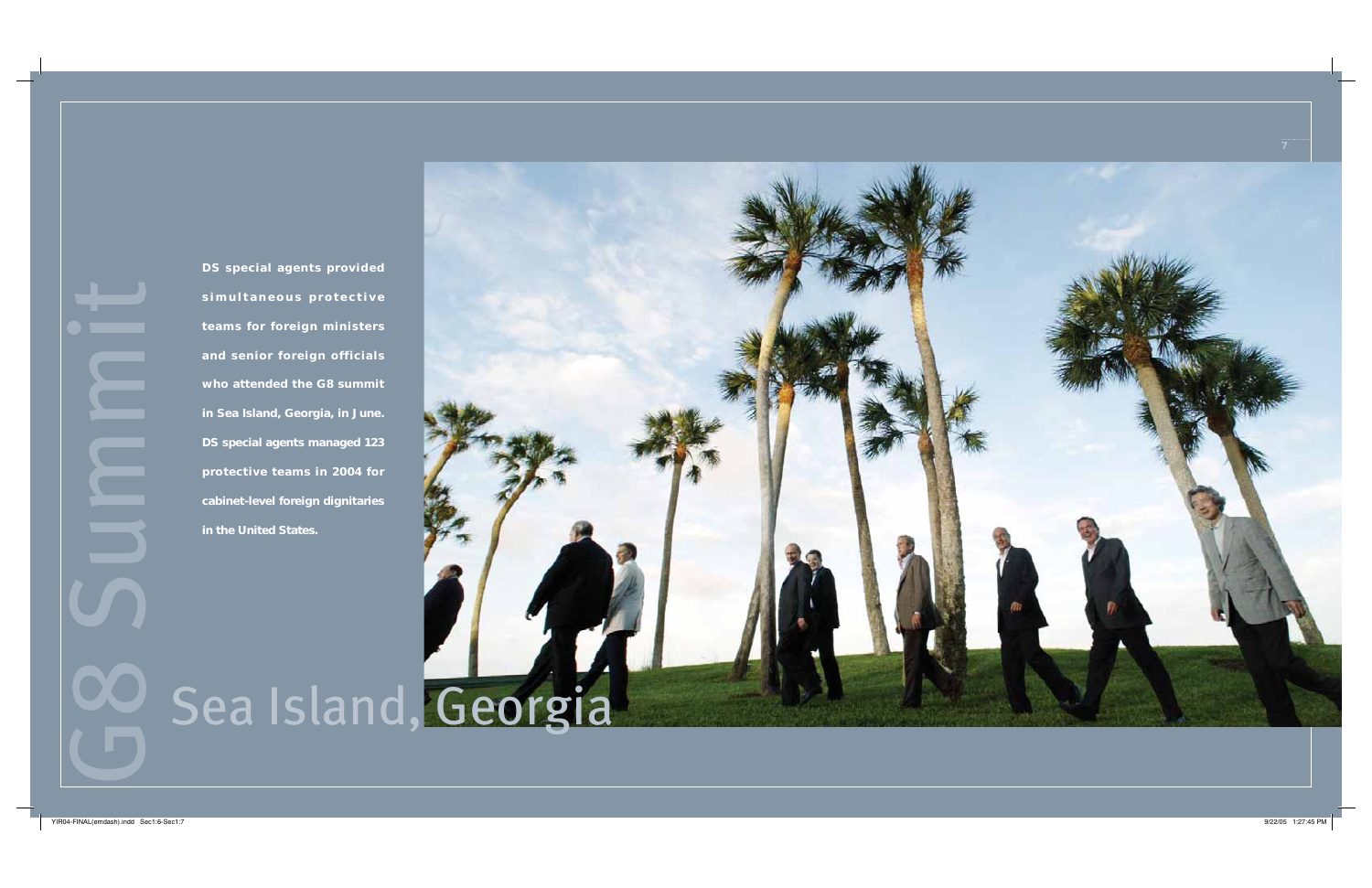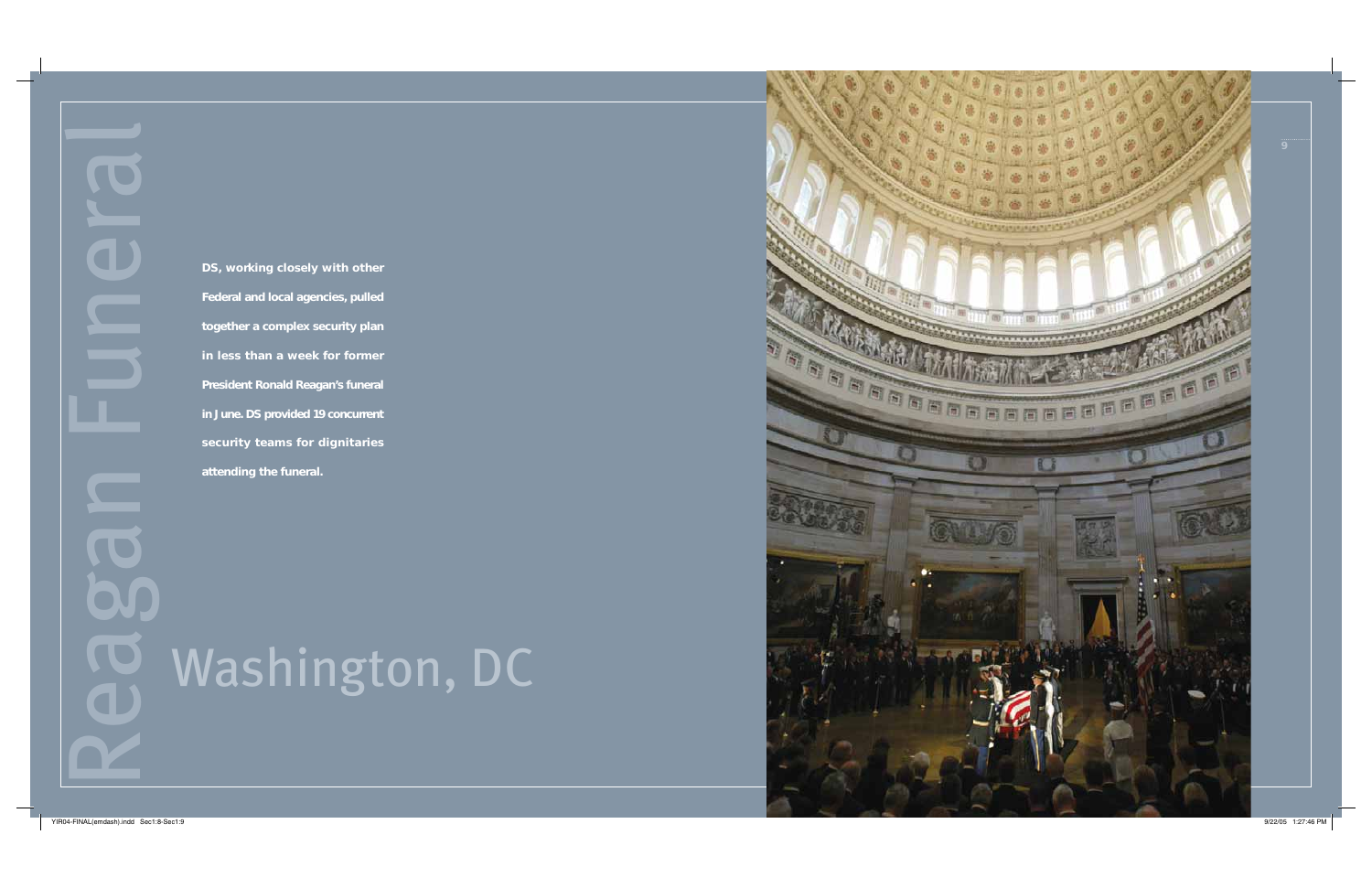# Athens, Greece

**DS led all American security efforts at the Olympic Games in Athens, the first Summer Olympics since 9/11. DS spent three years on Olympic security preparations and coordinated the efforts of dozens of other U.S. law enforcement agencies, including the FBI and the U.S. Department of Homeland Security. At right, Mohini Bhardwaj of the United States competes during the women's gymnastics team final.**

OLYMPICS

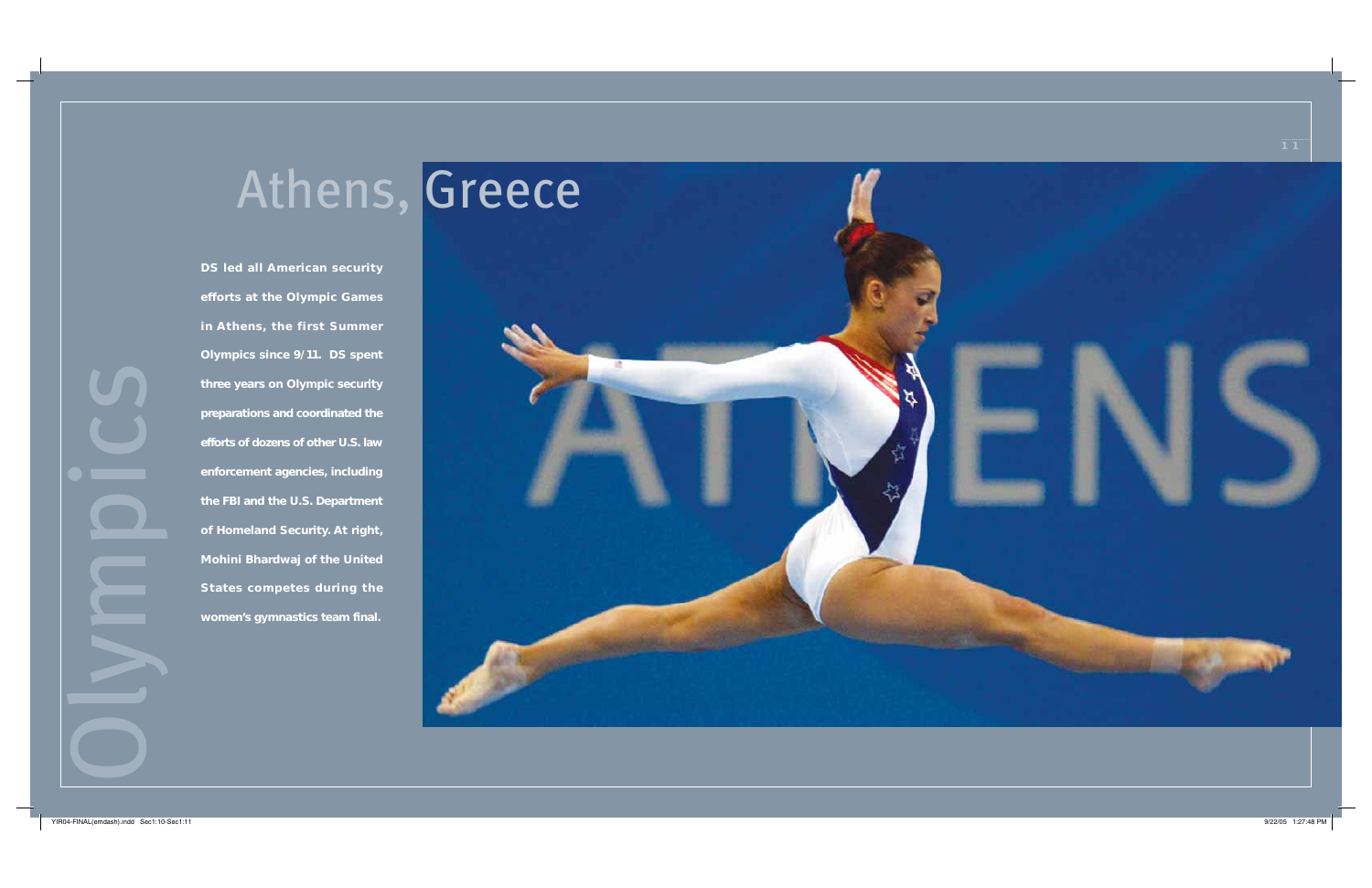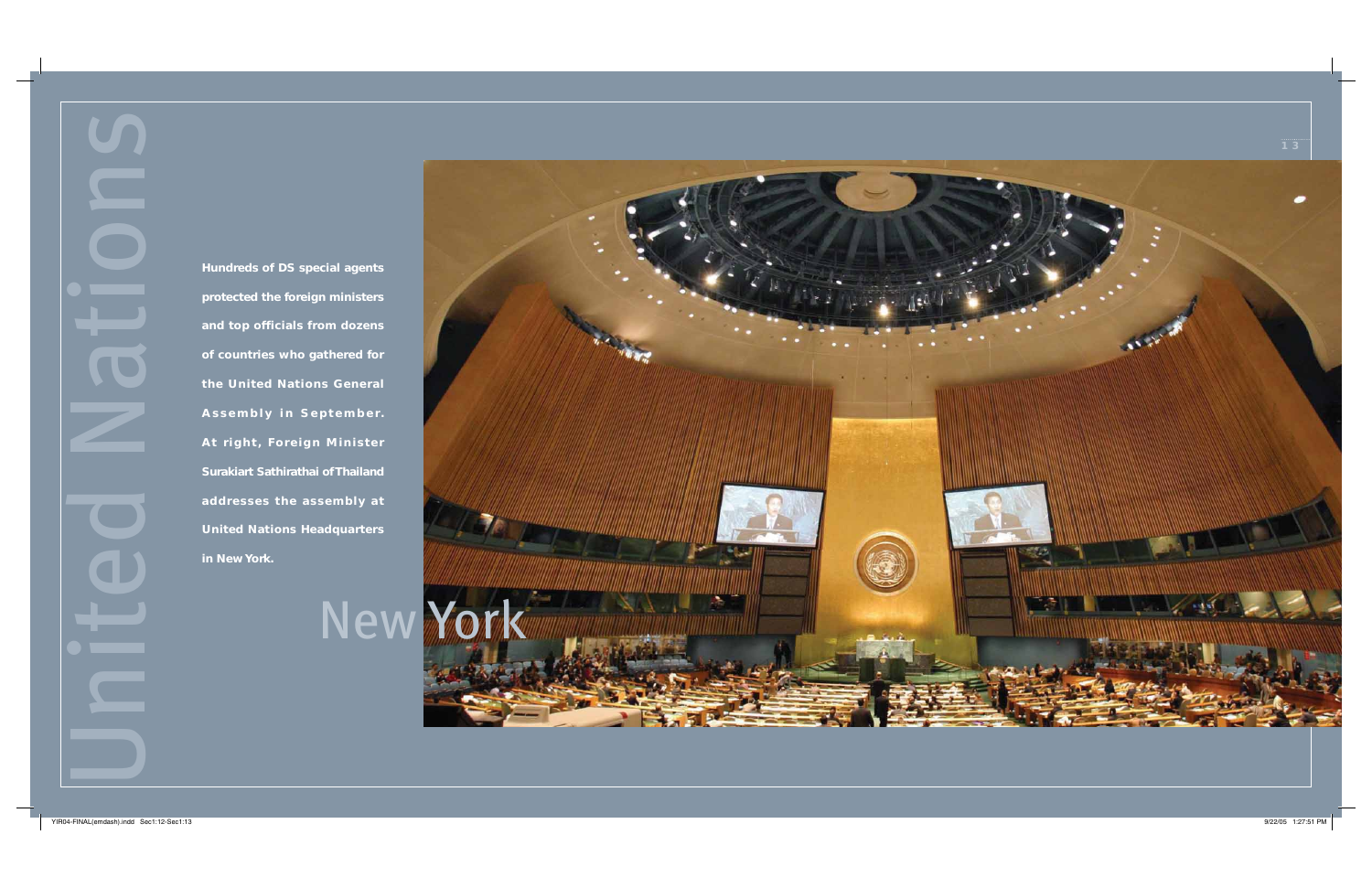

# Security Overseas

#### **IRAQ**

In an environment so dangerous that the State Department normally would have closed posts and evacuated all Americans, DS physical and technical security personnel developed a comprehensive security program for the new U.S. Embassy in Baghdad, and established security programs for satellite offices in Kirkuk, Mosul, Hillah, and Basrah. The months leading up to the handover of power in Iraq in June consumed much of our agent, engineering, courier, and headquarters resources. After the handover, DS assumed protection of the new embassy.

#### **ATHENS OLYMP IC GAMES**

DS coordinated the overall security efforts for dozens of other U.S. law enforcement agencies that helped the Government of Greece provide a secure environment for U.S. athletes and others attending the Games in August. DS spent three years on Olympic security preparations, which included \$12 million in comprehensive antiterrorism assistance training and equipment to help build and enhance Greece's counterterrorism capabilities.

DS worked closely with the U.S. Olympic Committee and Greek law enforcement and security personnel to provide security for the U.S. Olympic Team during the Games. More than 100 DS special agents were embedded with the U.S. men's swimming team, women's gymnastics and several other teams—more than any of the other U.S. agencies deployed in Athens. DS special agents provided intelligence and surveillance detection information to our Greek Government counterparts so those officials could respond quickly to suspicious incidents. DS secured areas around American living quarters by installing alarms and security cameras. Through the Overseas Security Advisory Council, DS also helped American businesses in Greece with their security efforts.

**DS led U.S. security efforts for the 2004 Olympic Games in Athens, Greece. Below, a special agent on duty at the Summer Olympics.**



#### **UPRISING IN HAITI**

When Jean-Bertrand Aristide resigned as president of Haiti in February, DS immediately deployed special agents to protect interim Prime Minister Gerard Latortue and the President of Haiti, Boniface Alexandre. Three special agents with the Office of Mobile Security Deployment were honored with Department of State Heroism Awards for acts of bravery in Haiti while protecting the new Haitian president and rescuing civilians from armed mobs.



#### **U.S. EMBASSY ATTACKS**

Two attacks on our U.S. embassies overseas last year proved that the comprehensive security programs and enhanced security measures DS has implemented at posts can save lives and limit the severity of tragedies. Terrorists in December penetrated the first layer of security at the compound of the U.S. Consulate General in Jeddah, Saudi Arabia, tragically killing four Foreign Service National employees and one contract guard, and injuring 12 others, including two Americans. The security measures at the post proved remarkably resistant to attack. Despite repeated attempts, the terrorists were never able to penetrate the consulate building, where the vast majority of our employees remained safe.

In a separate attack in July, a suicide bomber detonated an explosive device outside the main entrance of the U.S. Embassy in Tashkent, Uzbekistan, killing two Uzbek police officers assigned to protect the embassy. The losses could have been much worse, but our security measures made it impossible for the perpetrator to penetrate the embassy compound.

**After the uprising in Haiti in February, DS**  special agents quickly flew in to protect **the new Haitian president. Once there, special agents saved the lives of civilians being attacked by armed mobs.**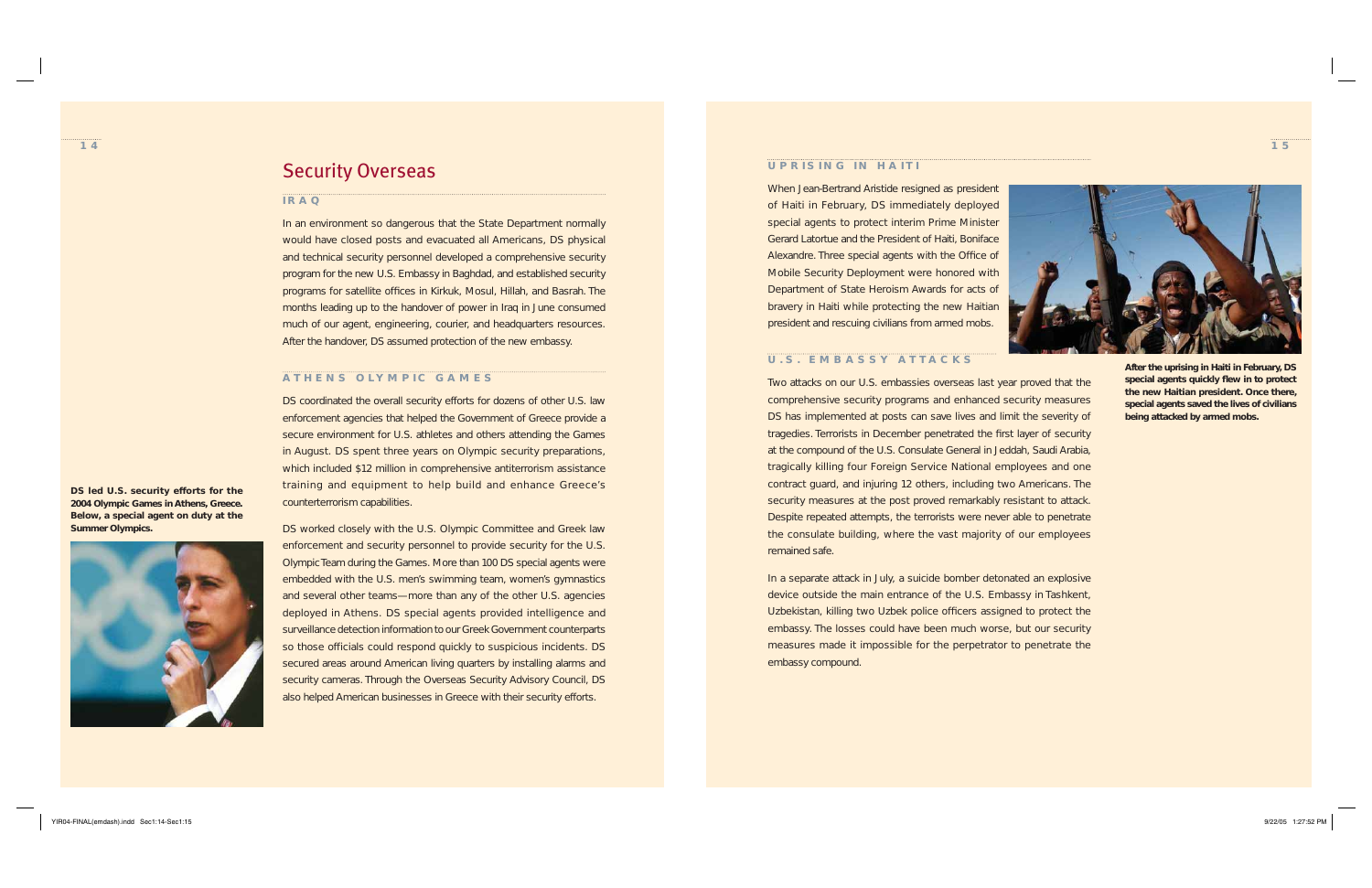#### **MOBILE SECURITY DEPLOYMENT**

The Office of Mobile Security Deployment (MSD) is a specially trained unit that rapidly responds to security emergencies around the world that threaten our missions and personnel. MSD teams have an ongoing presence in Iraq, providing protection to visiting VIPs and specialized training to U.S. and Iraqi elements. In the past year, MSD teams were deployed to Saudi Arabia, Afghanistan, Kenya, Sudan, the West Bank, Haiti, and elsewhere. To ensure that this highly trained group of special agents can respond to multiple crises around the world, its staffing more than doubled in two years to 85 in 2004. MSD expects to have 100 agents by the end of 2005.

### **SECURITY TRAINING FOR U.S. PERSONNEL GOING TO IRAQ**

DS established a specialized training course for employees and contractors headed to Iraq who will work under the authority of the U.S. ambassador. The course teaches students to detect hostile surveillance, provide emergency medical care, and identify bombs. It also provides training in basic firearms techniques, hostage survival skills, and chemical and biological weapons countermeasures. Graduates have used this training in Iraq to save the life of a U.S. military officer who was severely stabbed and to save a woman's severely injured arm. Another trainee came under heavy gunfire in Iraq and used his firearms training to help his security escorts return fire. About 960 persons have taken the course since its inception in December 2003 through the end of 2004.



**When emergencies around the world threaten our embassies, the highly**  trained special agents from the Office of **Mobile Security Deployment can respond quickly to the crises. Shown above, a Mobile Security Deployment team on duty in Iraq.**

To ensure that this highly trained group of special agents can respond to multiple crises around the world, the Office of Mobile Security Deployment grew to 85 agents in 2004. MSD expects to have 100 agents by the end of 2005.

# Protection in the United States

### **PRES IDENT REAGAN 'S FUNERAL AND THE G8 SUMMIT**

DS, working closely with the U.S. Secret Service, Washington D.C. Metropolitan Police Department, U.S. Department of Defense, and others, pulled together a complex security plan in less than a week for former President Ronald Reagan's funeral in June. DS provided 19 concurrent security teams for foreign dignitaries attending the funeral, which was held the same week as the G8 Summit in Sea Island, Georgia, where DS also provided simultaneous protection teams. Altogether, DS special agents managed 123 protective teams in 2004 for cabinet-level foreign dignitaries in the United States.



### **UNITED NATIONS GENERAL ASSEMBLY**

Hundreds of agents were deployed in New York to protect foreign ministers and top officials of dozens of countries who attended the United Nations General Assembly in September. The Dignitary Protection Division staffed 25 protective teams during a three-week period for the event. Twelve of the teams were medium- to high-threat, and covered nine different cities. At its peak, approximately 270 DS special agents participated, working an average of 16 hours per day.

**DS security teams protected former British Prime Minister Margaret Thatcher, former leader of the Soviet Union Mikhail Gorbachev and other cabinet-level foreign dignitaries, foreign ministers and former heads of state who attended President Ronald Reagan's funeral.**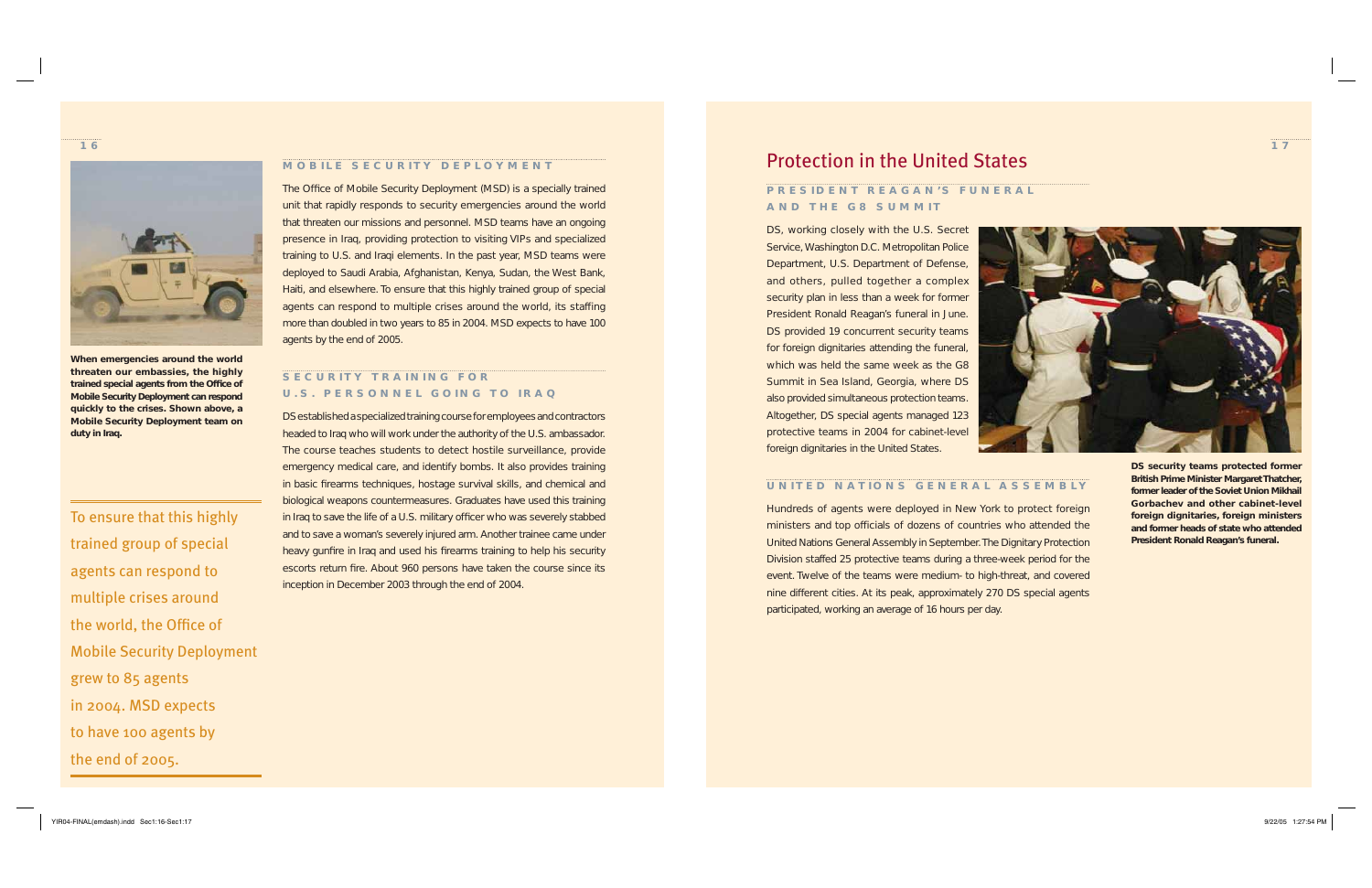**19**

# Investigations

#### **VISA AND PASSPORT FRAUD**

In a move to stop illegal travel document rings before their fraudulent passports and visas reach American soil, DS assigned special agents to 25 high-fraud posts abroad. The agents are investigating passport and visa fraud with the State Department Bureau of Consular Affairs, host government police, and immigration authorities in those countries. DS investigated about 7,200 passport and visa fraud cases over the past two years and made hundreds of arrests in support of our homeland security efforts. In 2004, DS opened 5,275 new criminal investigations and made 538 arrests for passport fraud, 123 for visa fraud, and 54 for other offenses.

#### **MAJOR DS-LED INVESTIGATION**

Following a two-year multi-agency investigation led by DS, two American employees of the U.S. Embassy in Colombo, Sri Lanka, were each sentenced to approximately five years in prison for their involvement in a large-scale visa fraud and alien smuggling ring in 2004. The employees were sentenced in October. Nine other co-conspirators also pled guilty to facilitating the scheme.

#### **OPERATION GLOBAL PURSUIT**

This DS operation identifies individuals and dismantles organizations that manufacture and sell fraudulent passports and visas. Operation Global Pursuit resulted in 52 new cases, 9 case closures, 15 arrests, and 16 In 2004, DS opened individuals being denied entry into the United States in 2004.

DS assisted the U.S. Marshals Service and other Federal, State, and local law enforcement entities in locating and arresting 99 fugitives overseas and returning 91 fugitives to the United States in 2004 to face justice. Among the fugitives were numerous child molesters and an unlicensed physician wanted for murder in New York. DS has forged a solid partnership with the U.S. Marshals Service in locating criminals who have fled American justice by leaving the country.

DS worked with the U.S. Department of Homeland Security on cases involving the PROTECT Act of 2003, which allows prosecution of U.S. citizens who commit illicit sex acts against minors abroad. Our special agents assisted in 15 new cases during 2004, resulting in seven arrests and five convictions. The cases were prosecuted in the United States.

5,275 new criminal investigations and made 538 arrests for passport fraud, 123 for visa fraud, and 54 for other offenses.

#### **ASSET FORFEITURE**

DS can now strike back at criminals where it hurts the most—their assets—after being accepted into the U.S. Department of Justice's Asset Forfeiture Fund effective October 1, 2004. As a member of the fund, DS can seize any assets a criminal uses or obtains when committing passport or visa fraud. This punishment is in addition to any fines or restitution the criminal may be required to pay. Our entry into this program gives DS an additional tool to use against those who seek to acquire fraudulent passports and visas, especially those who are engaged in international crime, human trafficking, and terrorism. By the end of 2004, DS had 22 active asset forfeiture cases with the potential of millions of dollars in seizures.

#### **FUGITIVE CAPTURES**

#### **PROTECT ACT**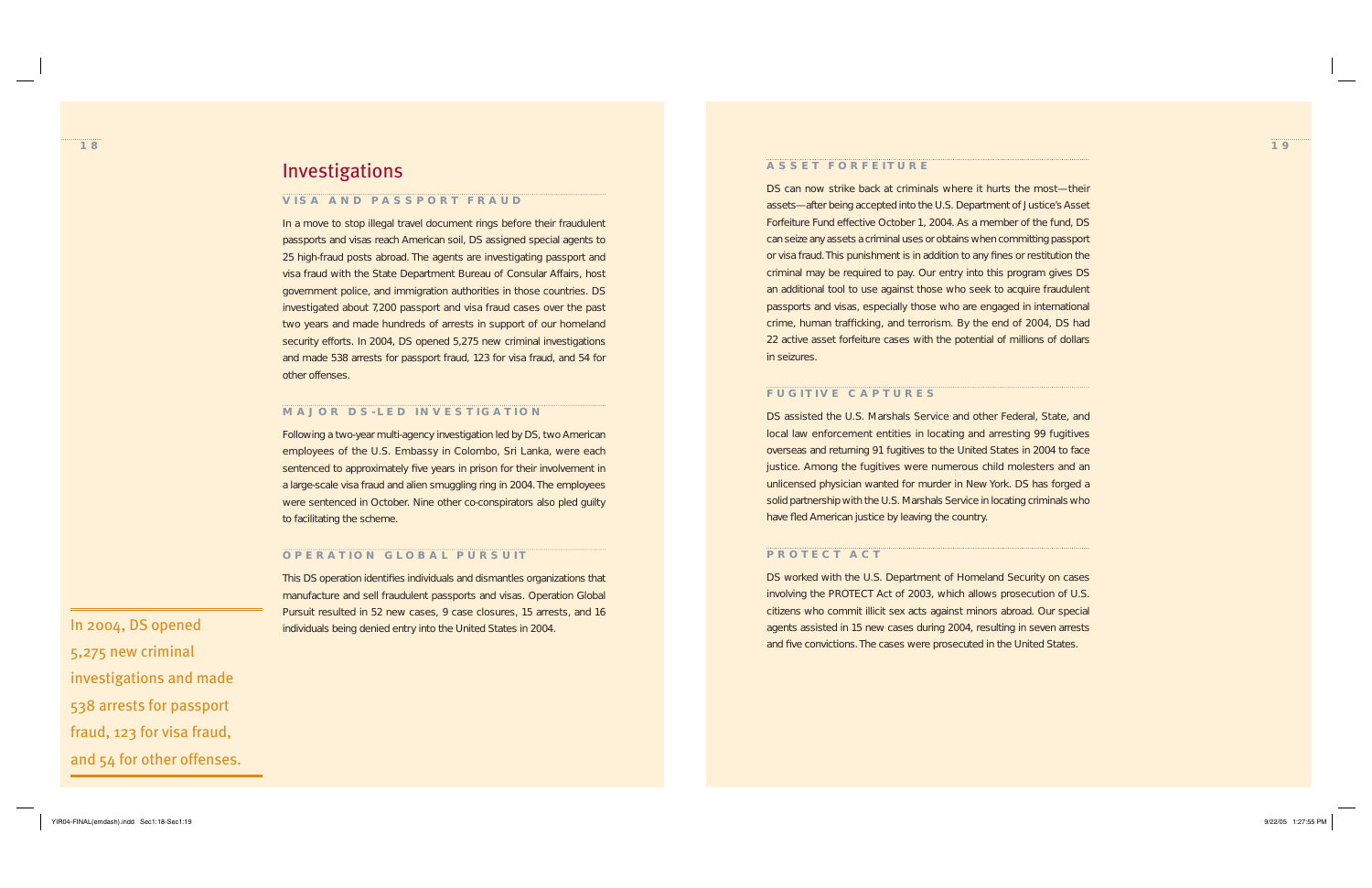#### **COMPUTER INVESTIGATIONS**

DS established a Computer Investigations and Forensics branch to investigate crimes committed against or involving Department of State computer systems, and to facilitate investigations within the Department that have a computer or network component. In 2004, the branch opened nearly 175 computer forensic investigations, up from 102 cases in 2003. Analysts and agents with the branch analyze digital evidence for potential use in court or with internal administrative matters. Examinations of suspect hard drives have uncovered evidence of espionage, child pornography, visa fraud, passport fraud, as well as administratively prohibited actions.

# A Global Force Against Terror

### **REWARDS FOR JUSTICE**

The Rewards For Justice program pays reward money to individuals who supply information about terrorists. In 2004, more than \$7 million in rewards were approved for the successful resolution of terrorist incidents in Colombia, the Philippines, Iraq, and Kenya. Since the program began, the United States has paid more than \$57 million to 43 persons who provided credible information that put terrorists behind bars or prevented acts of international terrorism worldwide.

> New initiatives in 2004 included the launch of an advertising campaign targeting wanted terrorist Fazul Abdullah Mohammed in Madagascar, Mauritius, and the Comoros Islands in July. The American Embassy in Manama, Bahrain, became the first U.S. mission to establish a Rewards For Justice campaign on the Arabian Peninsula. The Rewards For Justice program also distributed 500,000 matchbooks featuring a reward for information on Abu Mus'ab al-Zarqawi inside Iraq and implemented reward offers for other individuals linked to al-Qaida.

**The Rewards For Justice program distributed 500,000 matchbooks in Iraq that featured a reward for information on Abu Mus'ab al-Zarqawi. The program was instrumental in leading U.S. military forces in Iraq to the location of Uday and Qusay Hussein in 2003.** 





### **ANT ITERROR ISM ASSISTANCE TRAINING**

Through its Antiterrorism Assistance training program, DS teaches the latest antiterrorism techniques to foreign police and security officers from nations allied with the United States in the global war on terror. In 2004, DS provided 210 training courses and technical consultations to 67 countries, up from 50 countries in 2003. Although prior to 2002, almost all Antiterrorism Assistance training programs were conducted in the United States, now long-term programs are established in Pakistan, Indonesia, Afghanistan, Colombia, and Kenya. Strong counterterrorism infrastructure in those countries is moving from a theoretical goal to actual achievement.

Since the inception of the Antiterrorism Assistance training program in 1983, officers trained through the program have had many successes. They have rescued American hostages in Colombia and the Philippines. When hundreds of hostages were taken in Istanbul, Turkey, at the Suisse Hotel, including a number of Americans, the hostage negotiator who brought a peaceful end to the siege was trained through the Antiterrorism Assistance training program. Other program graduates, members of a Turkish SWAT team, were in position to deploy at the hotel if negotiations had failed.

**Through intense antiterrorist training exercises, DS teaches foreign police and**  security officers to fight terrorism in their **own countries.**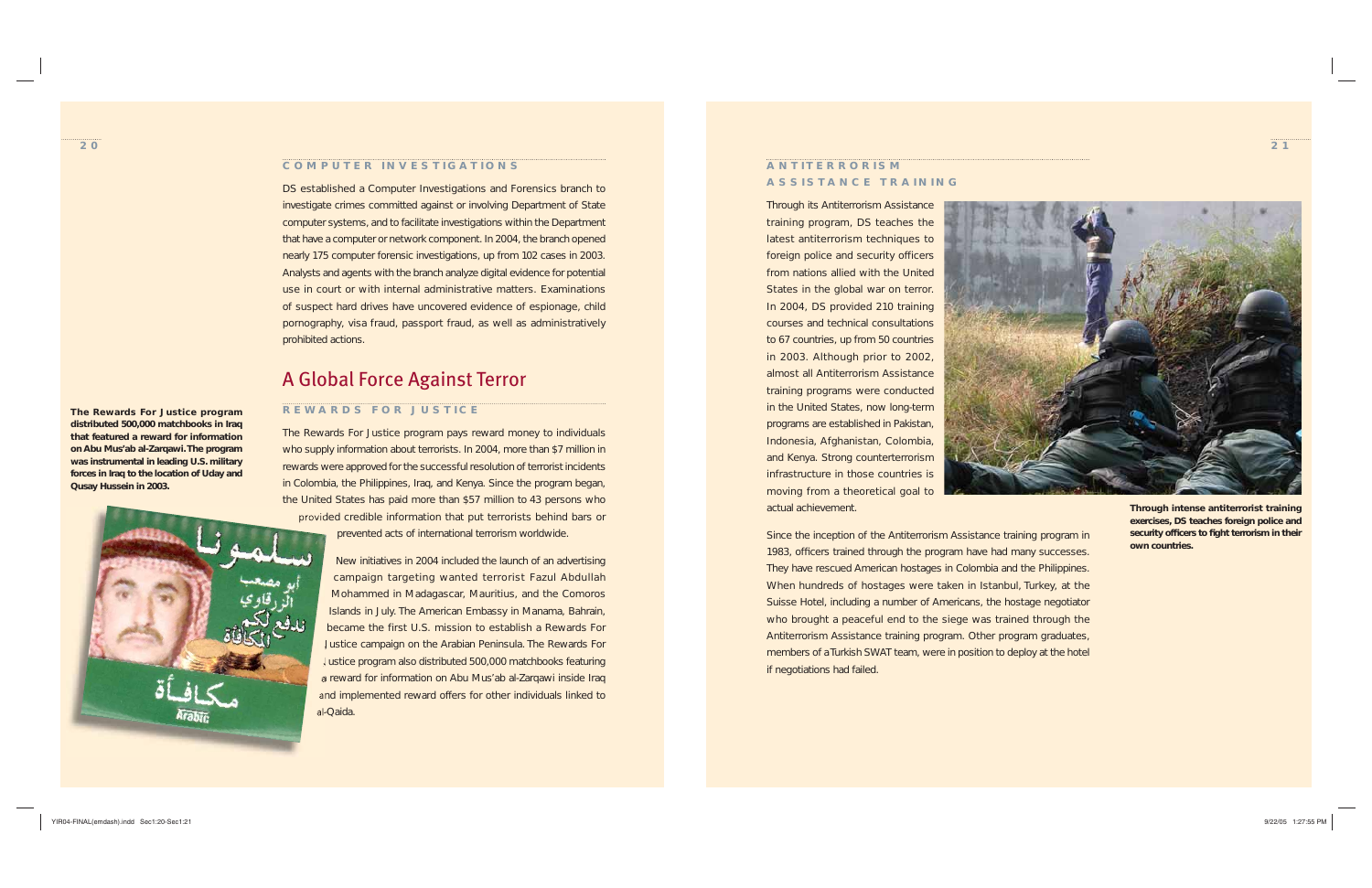



### **OVERSEAS SECURITY ADVISORY COUNCIL**

The Overseas Security Advisory Council (OSAC) is a public-private partnership administered by DS to foster the exchange of security information between the U.S. Government and the American private sector operating abroad. In 2004, OSAC increased its membership by 300 organizations, and now serves 2,700 constituent organizations and 600 associate members, including businesses, religious groups, universities, colleges, and other nongovernmental organizations. OSAC's research and information analysts provided more than 3,000 consultations, a 44 percent increase over the previous year. OSAC also increased the number of its country councils, which are overseas extensions of OSAC, from 61 to 101.

OSAC began strategic partnerships in 2004 with three organizations: the International Security Management Association, the United Kingdombased Security Information Service for Businesses, and the U.S. Chamber of Commerce. OSAC also started advising the U.S. Department of Homeland Security on forming a domestic advisory council based loosely on the OSAC model.

### **WEAPONS OF MASS DESTRUCTION PROGRAM**

The Courier Service escorted sensitive materials for embassy construction from the United States to sites such as Dushanbe, Tajikistan, and Beijing, China. The Dushanbe trips covered more than 2,000 miles by rail and ferry through Georgia, Azerbaijan, Turkmenistan, Uzbekistan, and Tajikistan. Altogether, couriers made more than 3,600 trips and transported more than 10.5 million pounds of material in 2004. The Courier Service also improved its mobile technology for remote trips and successfully tested the first secure-dial-in computer for access to the State Department's unclassified computer system from remote locations.

To enable our personnel to survive and escape from a contaminated environment in the event of a chemical-biological terrorist attack, this program supplies first-responder gear and training. In 2004, 31,807 personnel from all agencies operating under the authority of the Chief of Mission were trained and equipped at 129 posts overseas. The program trained 7,501 personnel working domestically in the National Capital region and equipped them with chemical-biological escape masks. In addition, the program provided 129 training courses in chemicalbiological countermeasures to Foreign Service and security professionals being assigned overseas.

Our engineers successfully tested a revolutionary system that will allow DS to remotely monitor lock-and-leave posts, overseas facilities that are not staffed on a 24-hour-a-day basis. Once fully implemented, the Security Management System Initiative will enable DS to integrate all the technical security countermeasures at a post and then monitor that security and video data from anywhere in the world. Our engineers have installed systems at 21 sites in 14 posts. DS is preparing to install this system at approximately 20 lock-and-leave posts, with an additional nine monitoring systems going to our larger embassies. To integrate the technical security information coming in from disparate sources, DS has approved and funded a state-of-the-art expansion of the DS Command Center at the DS headquarters building. Couriers made more than

OSAC increased its membership in 2004 by 300 organizations, and now serves 2,700 constituent organizations and 600 associate members, including businesses, religious groups, universities, colleges, and other nongovernmental organizations.

**American businesses abroad face many threats from international criminals and terrorists. OSAC helps U.S. businesses counter these threats by providing them with accurate, up-to-date security analyses. Above, former Secretary of State George P. Shultz (far left), under whose leadership OSAC was created, addresses the OSAC executive council meeting in February 2004.** 

# Countermeasures

### **DIPLOMATIC COURIER SERVICE**

The Diplomatic Courier Service spent considerable time and effort streamlining and meeting its commitment to deliver classified pouch material efficiently worldwide. The result is a faster, less expensive courier service that saves the U.S. Government more than \$1 million a year.

### **REMOTE MONITORING OF EMBASSIES**

3,600 trips and transported more than 10.5 million pounds of material in 2004.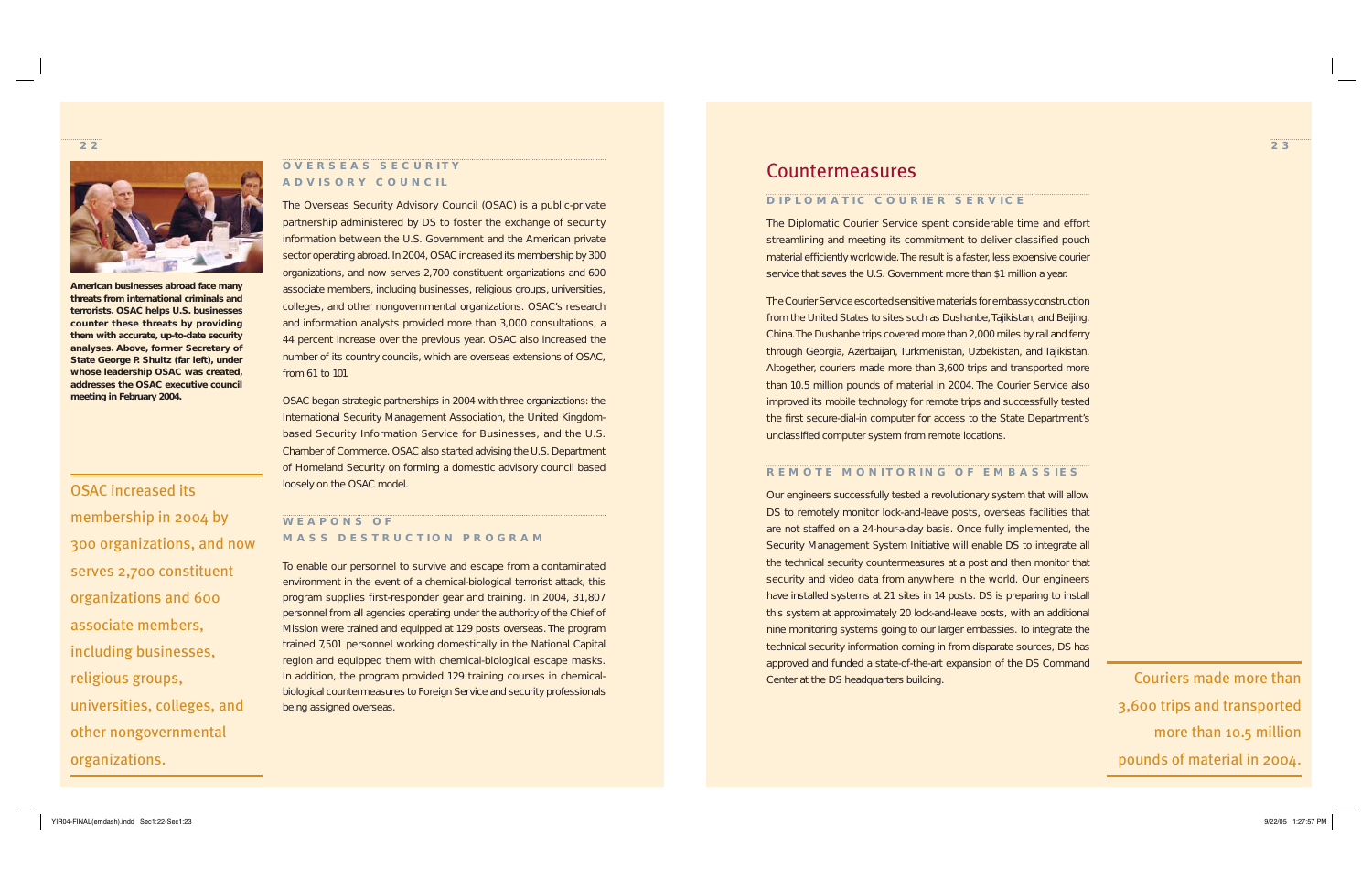

### **EMBASSY SECURITY UPGRADES AND TECHNICAL SURVEILLANCE INSPECTIONS**

DS spends millions of dollars every year to outfit U.S. diplomatic missions around the globe with the latest technical security equipment and security infrastructure. Last year, DS completed 95 technical security upgrade projects, and had an additional 40 projects underway by the end of the year. In addition to upgrading U.S. missions, DS security engineering officers and technicians install and inspect technical and electronic equipment, perform maintenance, and provide security awareness training. Our engineers also conduct technical surveillance inspections to detect and nullify clandestine intrusions. Last year, they performed more than 215 technical security countermeasures inspections and provided explosives

### **INTERNATIONAL TECHNICAL SECURITY CONFERENCE**

detection training to 28,000 local guards.

#### **DEFENS IVE EQU IPMENT AND ARMORED VEH ICLES**

The Office of Security Technology hosted the 2004 International Technical Security Conference in September. Approximately 40 delegates from the foreign affairs security bureaus of Australia, Canada, New Zealand, United Kingdom, and the United States shared the technical details of vulnerabilities and countermeasures in computer and technical security, and the impact on foreign missions. Senior officials also discussed their nations' priorities and strategies for protecting information and people in the face of terrorism, strained budgets, and the increasing complexity of technology.

The Defensive Equipment and Armored Vehicles Division met the challenge presented by increased missions in Iraq and Afghanistan. It shipped 227 armored vehicles worldwide and 131 armored vehicles to Iraq in FY 2004. The advent of the protective detail for Afghanistan President Hamid Karzai also increased demand for the division's products. Greater efficiency within the division produced excellent results, which now allows DS to better meet the needs of its protective details around the world.

The DS Personnel Security Suitability Division slashed the amount of time it took to complete security clearance cases last year. A process that took an average of 196 days in 2003 now takes just 112 days. The division, which handles approximately 20,000 security-clearance cases a year, completed about 85 percent of the cases in only 45 days. Through its effective use of interim clearance authority, DS generally can grant interim clearances within five days.



**DS implements sophisticated technical countermeasures to protect our U.S. embassies overseas. Above, a U.S. Marine Security Guard and a DS regional security officer check surveillance monitors at an embassy.**



A security engineering officer works on **embassy bomb-detection equipment.** 

# Security Infrastructure

#### **SECURITY CLEARANCES**

#### **COMPUTER SECURITY**

DS has designed programs to vastly improve the Department's computer security infrastructure. The Cyber Threat Analysis Cell guards against attacks from outside the State Department's computer systems. It also conducts constant system reviews to discover and correct possible vulnerabilities. In another effort to improve computer security, DS established a vigorous security awareness program, which has reached 50,000 users since its inception in February 2004.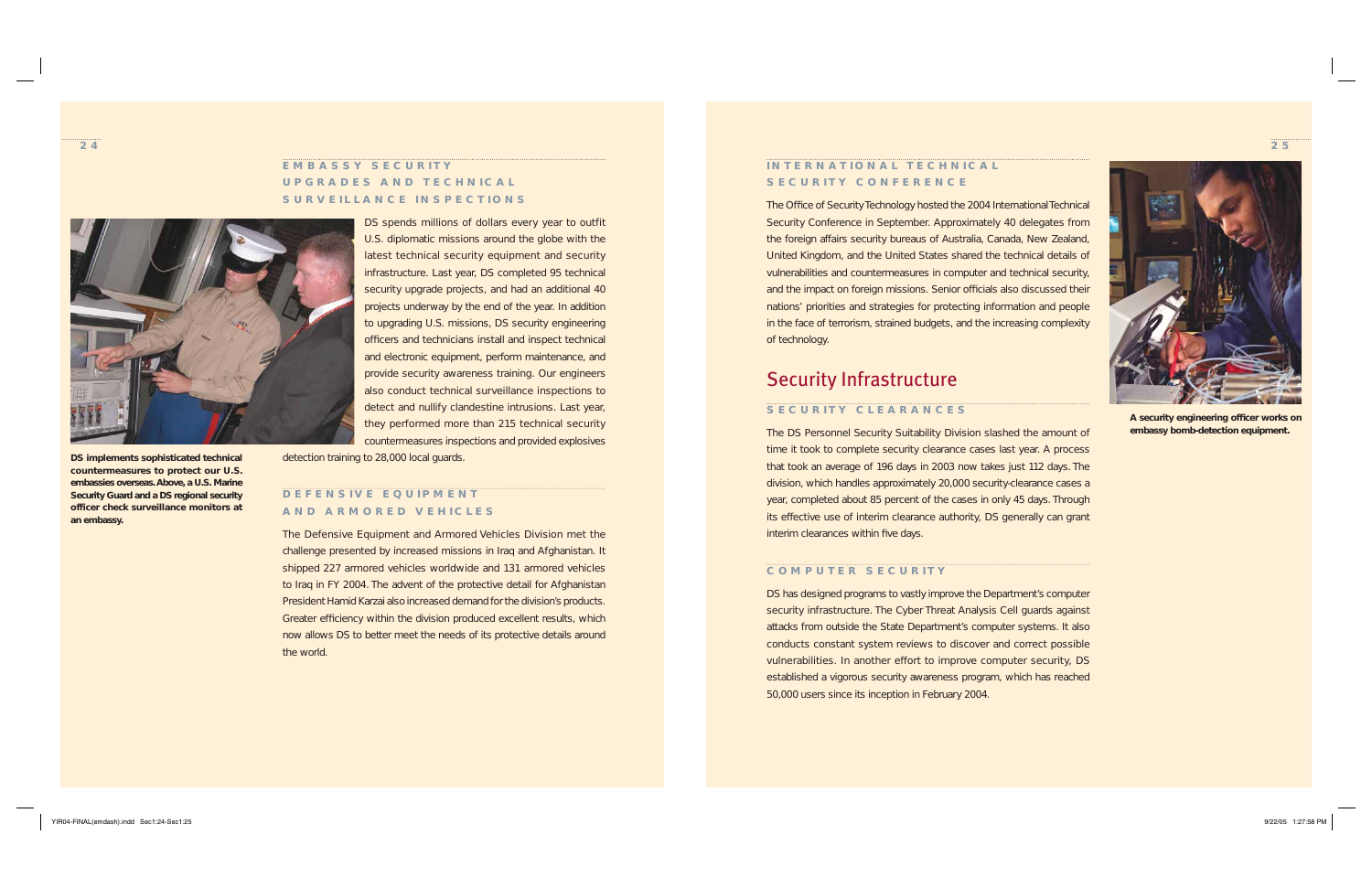**26**



# Foreign Missions

### **THE OFF ICE OF FOREIGN MISSIONS**

The Office of Foreign Missions, with the cooperation of the Transportation Security Administration, launched the airport screening courtesy program for foreign VIP visitors. With support from the DS Protective Liaison Division, the office provided more than 1,600 escorts at 30 different airports during the year.

The goal of this initiative was to quickly hire large numbers of people. When the extravaganza began in April, DS had more than 90 vacant positions. The jobs were advertised throughout the nation, and more than 5,000 people applied. A total of 66 candidates accepted tentative job offers, and 64 of them are on board. Since that time, 44 other Civil Service positions were filled through the standard recruitment process. In addition, DS hired 146 Foreign Service security specialists in 2004, including 120 special agents, 18 security technical specialists, and eight security engineering officers.

This office also assumed a leading role in the State Department's Diplomatic Tax Relief Initiative, designed to avoid unnecessary foreign taxes on U.S. Government operations abroad. The initiative specifically focuses on exempting capital construction projects from foreign taxes. Seven agreements have been negotiated thus far, for an estimated \$30 million in savings.

# Resource Management

### **H IR ING EXTRAVAGANZA**

Missions, with the

cooperation of the

Transportation Security

Administration, launched

the airport screening

courtesy program for

foreign VIP visitors.

### **WORLDW IDE MANAGEMENT CONFERENCE**

The Worldwide Management Conference brought DS leaders and representatives from around the world to Washington, DC, to discuss the DS vision and the leadership required to achieve it. Nearly every senior DS manager attended the conference, which was held March 31 to April 2.

# Awards

### **DS EMPLOYEES 2004**

Among the many awards DS employees received in 2004 are the following:

**Special Agent Gazman Xhudo** of the DS New York Field Office received the Investigator of the Year Award from the Federal Law Enforcement Foundation. Xhudo, as DS representative to the FBI's Manhattan Joint Terrorism Task Force, successfully orchestrated an undercover operation that resulted in the arrest of 12 illegal Middle Eastern men attempting to buy U.S. passports.

**Special Agent Justine Sincavage** received the Distinguished Honorable Mention for the Julie Y. Cross Award for her performance as regional security officer at the U.S. Embassy in Kabul, Afghanistan, from 2002-03. The award honors a sworn Federal law enforcement officer for an act of exceptional courage or heroism.

**Keith Hamilton**, a Foreign Service National Investigator employed at the U.S. Embassy in Belize, won the Federal Law Enforcement Officers Association's Civilian of the Year Investigative Excellence Award for 2003.



**DS escorted more than 1,600 senior foreign officials through 30 different airports in 2004.**

The Office of Foreign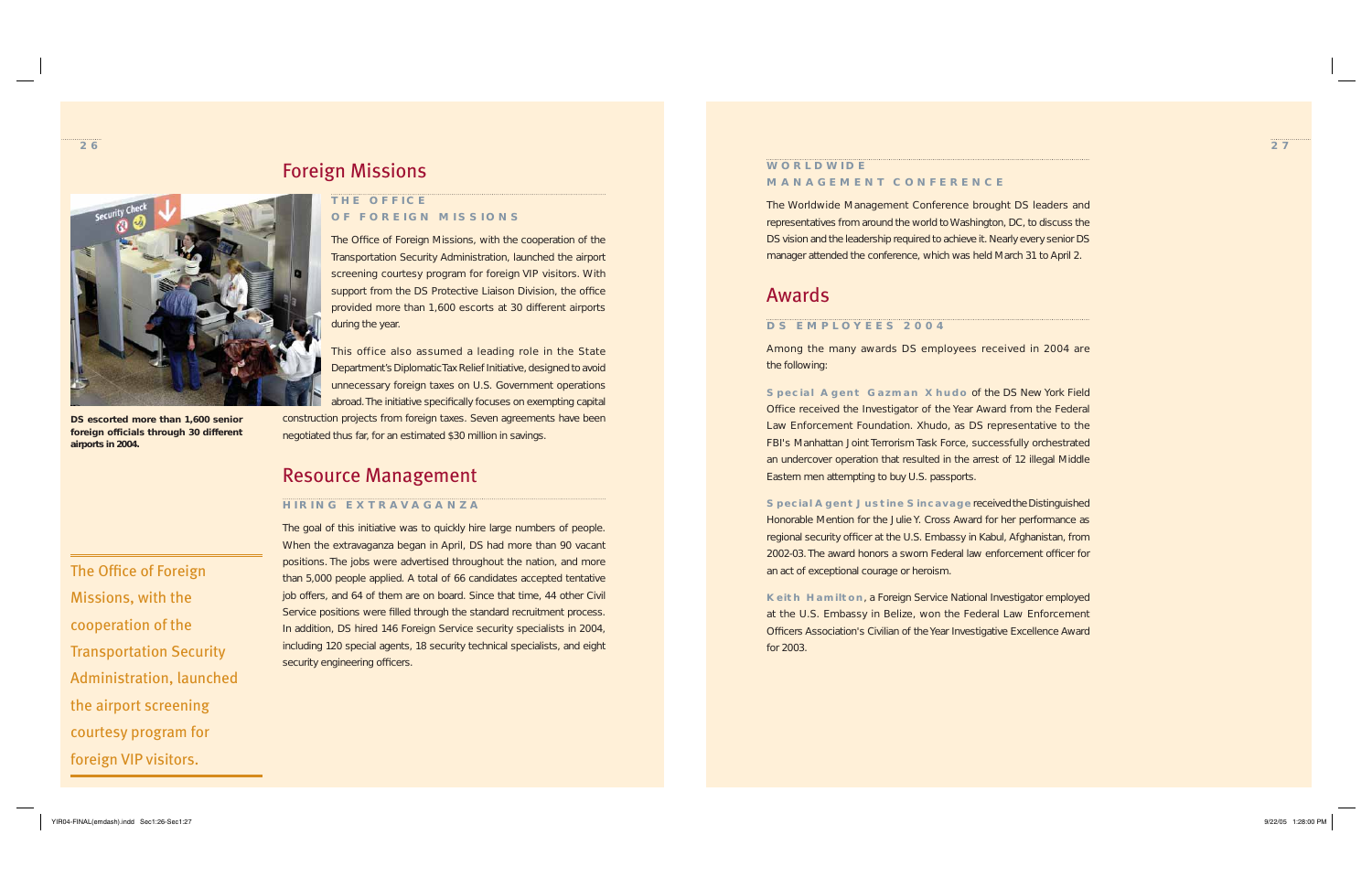

- 
- 
- 
- 
- 
- 
- 
- 

**Special Agent David Nieland of the DS Miami Field Office** was named 2003 Federal Agent of the Year by the Law Enforcement Officer's Charitable Foundation, Inc. He won for investigative excellence in the investigation into the kidnapping of the regional security officer in Georgetown, Guyana, and Operation Bargain Hunter.

**Special Agent Wayne Rychak** received NATO's highest civilian award, the NATO meritorious service medal.

**Special Agents Christopher R. Belmonti, Raymond Kyliavas,** and **Alston A. Richardson** received Department of State Heroism Awards for their bravery in Port-au-Prince during the uprising in Haiti in February 2004.

**Special Agent Bill Miller, former regional security officer for the** U.S. Embassy in Baghdad, Iraq, received the 2004 Bureau of Diplomatic Security Employee of the Year Award. Miller, who also served as regional security coordination officer for the Coalition Provisional Authority in Baghdad, received the honor in recognition of his work to help advance U.S. foreign policy in Iraq. Agent Miller's Baghdad colleagues were also honored: Roy Patrick received the bureau's Security Engineer of the Year award and Joseph Yurkovsky was honored as the Security Technical Specialist of the Year.

> *Prepared by the Bureau of Diplomatic Security Office of Public Affairs. Photos on pages 5-13, 15, 17, and 26 courtesy of AP/Wide World Photos. All other photos are property of the Bureau of Diplomatic Security.*

Other winners of the DS Employee of the Year bureau-level awards were **Michael Clark,** who was the Diplomatic Courier winner; **James Spoo,** branch chief of Special Operations, who was the Civil Service winner; and **Maria Schensted**, who was the Office Management Specialist winner.

**Special Agent Christopher Stitt** won the Department of State's 2004 Innovation in the Use of Technology Award. Stitt, branch chief for emergency planning in the Special Programs and Coordination Office, won the award for creating electronic procedures that will save the Department at least \$700,000 over five years and cut 120 days off the average time it takes to review and publish an emergency action plan.

# A Critical Mission

Without a doubt, our work is very dangerous. Yet in these perilous times, our mission—to protect the nation's embassies, people, and information—has never been more important. As we approach the challenges of 2005 with Condoleezza Rice as our new Secretary of State, we will do so with a renewed sense of commitment as a world leader in security and law enforcement.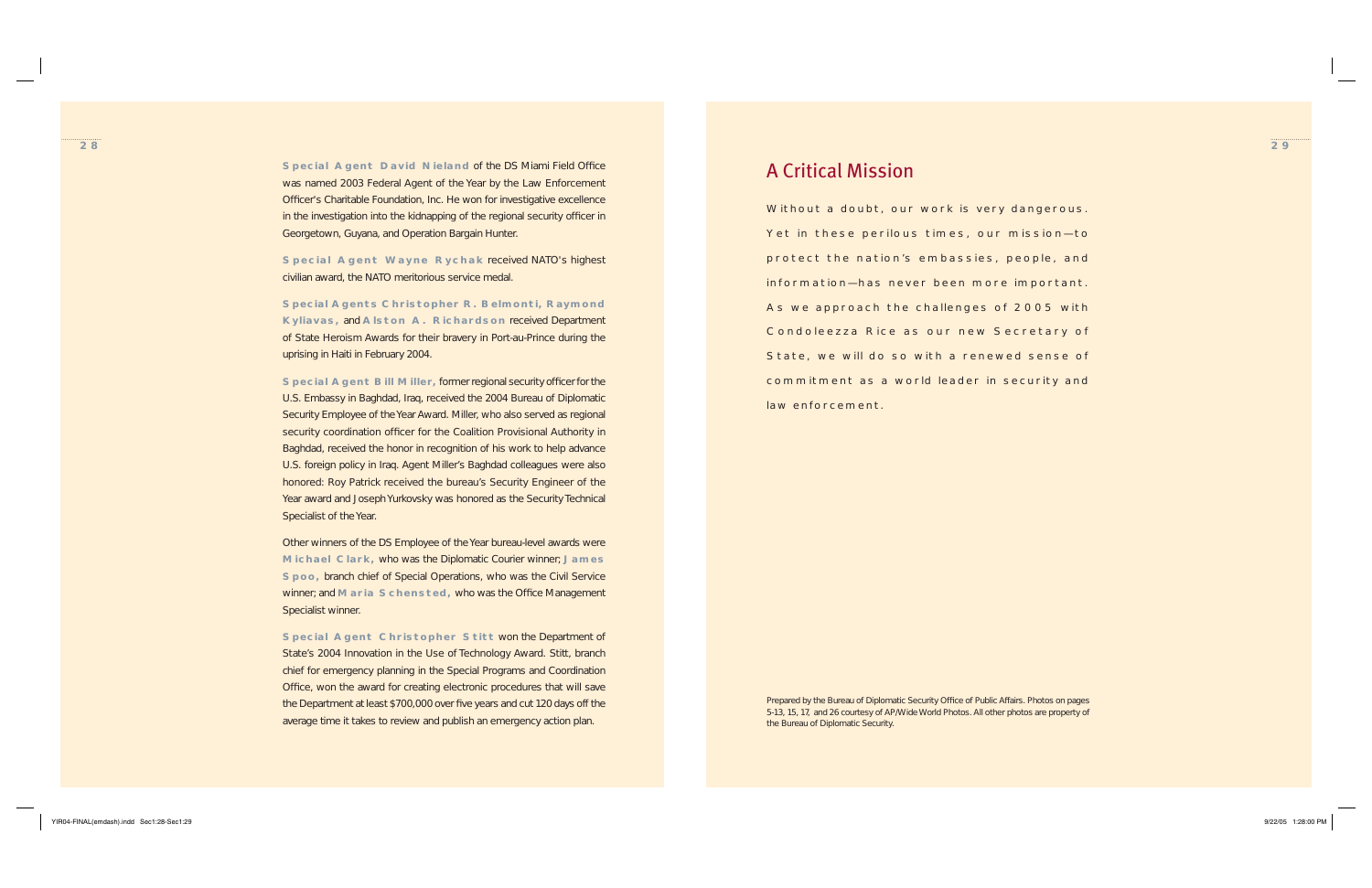Public Affairs

Bureau of Diplomatic Security

U.S. Department of State

Washington, DC 20522-2008

571-345 -2502

Publication 11246

Released April 2005

www.diplomaticsecurity.state.gov

The men and women of DS made tremendous progress over the year in securing American diplomacy. Yet the pride in our achievements was tempered by the pain of our losses. In 2004, 12 of our DS colleagues were killed. On October 14, Ferdinand Ibaboa, John Pinsonneault, Steven Osborne, and Eric Miner, private security contractors for DynCorp, were killed in a suicide bombing attack. Then, on the morning of October 24, a mortar attack in Baghdad claimed the life of Special Agent Ed Seitz, a 16-year veteran of DS. We also lost four members of our guard force in Baghdad attacks: Bhim Bahadur Gurung, Gobind Raj Limbu, Gagan Chand Thakuri, and Tilak Ram Bhat Chhetri. In the attack on the U.S. Embassy in Jeddah, Jaufar Sadik, a contract guard, was killed. Also killed in the line of duty were local guards Elias Phalane of South Africa and Francisco Batz of Guatemala.

 These individuals served DS, the State Department, and the United States with honor. We deeply mourn their loss.